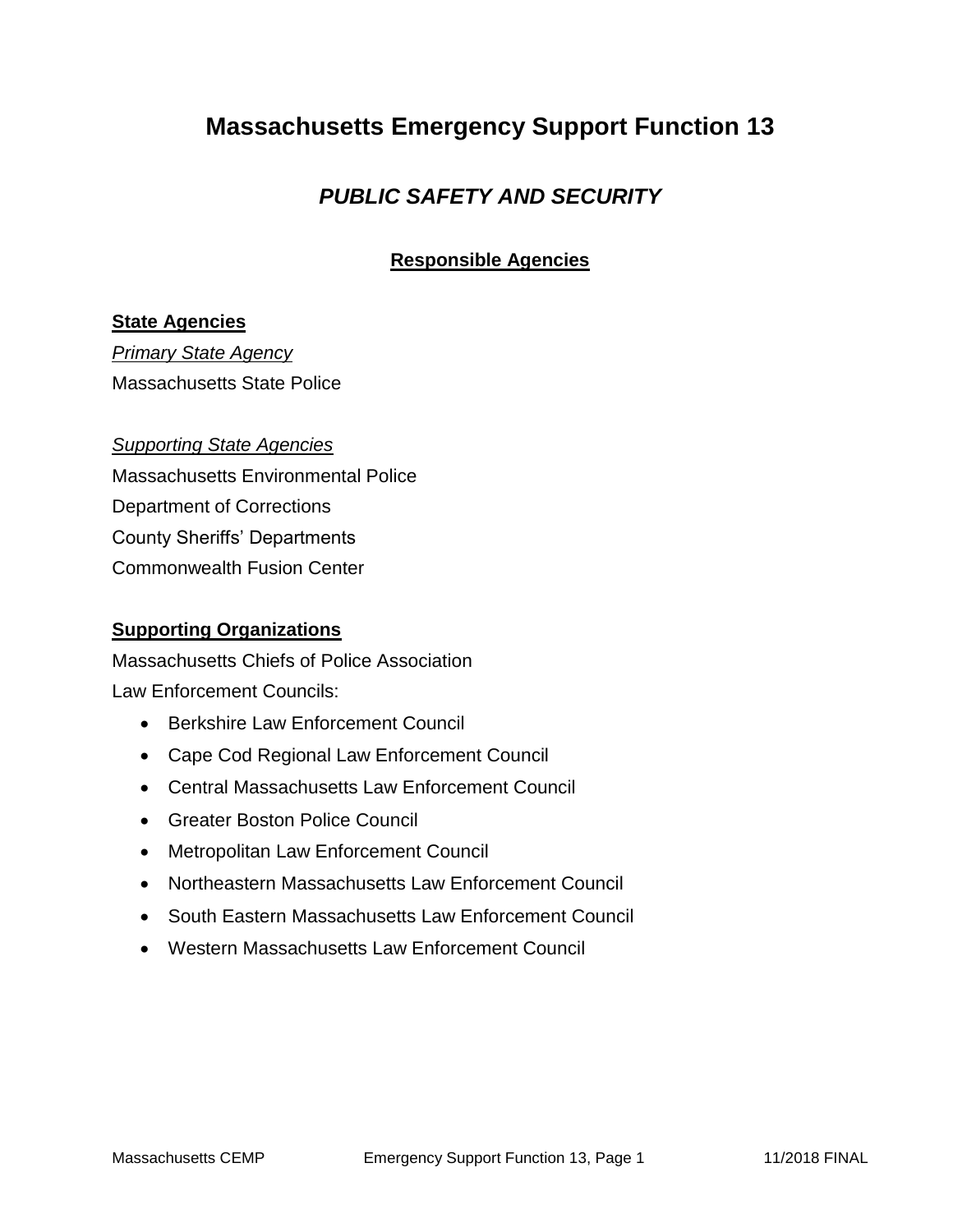# **1.0. INTRODUCTION**

### **1.1. Purpose**

Massachusetts Emergency Support Function 13 (MAESF-13) *Public Safety and Security* provides a framework for the coordination of state and local law enforcement personnel and equipment to support impacted local law enforcement agencies in the event of an emergency or disaster. This Annex also establishes guidance for MAESF-13 to support other state and local emergency response agencies, and other MAESFs prior to, during, and following an emergency or disaster.

## **1.2. Scope**

This annex is applicable to the agencies and departments in the Commonwealth of Massachusetts and affiliated response partners involved in law enforcement-related activities in response to an emergency or disaster. For purposes of MAESF-13 *Public Safety and Security* includes the coordination of personnel, resources and equipment as well as the ability to disseminate information to appropriate agencies in support of the overall law enforcement mission.

The objectives of MAESF-13 are to:

- Establish a framework for state level law enforcement prevention, preparedness, and response, recovery, and mitigation activities.
- Provide situational awareness on law enforcement and security emergency response activities in Massachusetts and neighboring states.
- Provide subject matter expertise on law enforcement protocols and activities.
- MAESF-13 will serve to coordinate statewide, state-to-community, and community-tocommunity law enforcement to include the following functions:
	- $\circ$  Provide a system for the receipt and dissemination of information, data, and directives pertaining to activities among law enforcement agencies.
	- $\circ$  Inventory available law enforcement personnel, facilities, and equipment in the state.
	- $\circ$  Coordinate and track the distribution and allocation of law enforcement resources in support of the overall response mission.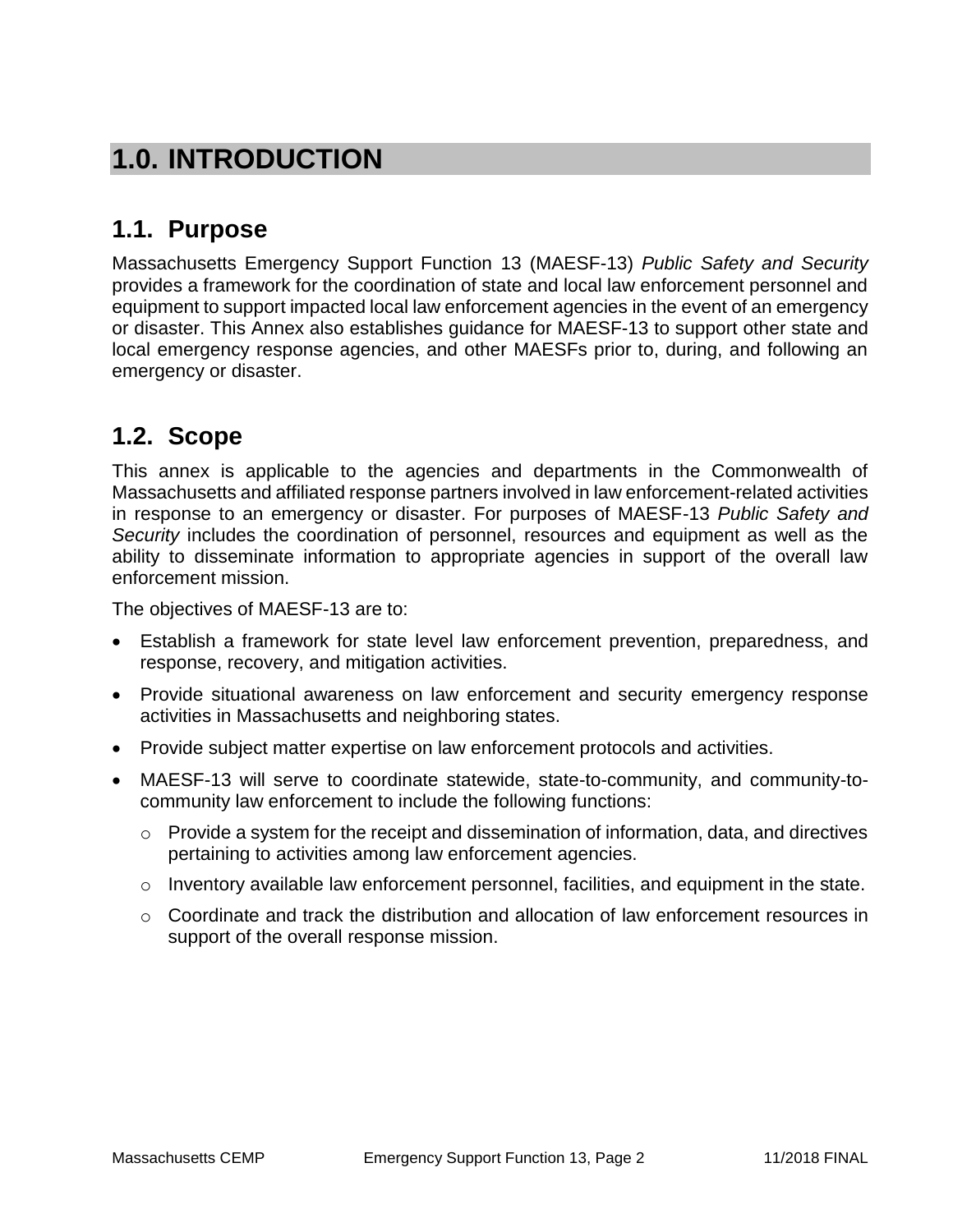## **1.3. Policies**

- This annex supports and does not supplant local, state or federal law enforcement or security plans or policies.
- Local incident commanders will have primary responsibility for situation assessment and determination of resource needs and will have tactical control of on-scene resources.
- State assistance provided to cities and towns may consist of personnel, equipment, facilities, materials and supplies, and/or subject matter expertise.
- State assistance through MAESF-13 will only be provided once a city or town has fully committed all law enforcement resources available to it, including resources available through existing mutual aid agreements.
- Priorities for emergency response will be coordinated from the local EOC.
- State assistance will be prioritized in the following manner:
	- 1. Life safety, including evacuation of individuals from at-risk areas.
	- 2. Protection of property and enforcement of laws.
	- 3. Conducting criminal investigations.

# **2.0 SITUATION AND ASSUMPTIONS**

### **2.1. Situation**

Extensive property damage may occur following an emergency or major disaster impacting the Commonwealth of Massachusetts. Many private homes, businesses, major industries, and commercial enterprises may be damaged or destroyed. Much of the transportation and utility infrastructures may be severely affected. Emergency response personnel may be hampered in their response efforts due to transportation impasses, lack of electrical power, and damaged, destroyed, or inaccessible local structures and other facilities. Looting and violence may occur in the affected areas. Such circumstances may require a higher degree of law enforcement support to facilitate response activities. Temporary hospitals, pharmacies, food and water drops, and shelters may require law enforcement security forces. Emergency support teams may also require security escorts. State agencies may need to immediately deploy state law enforcement resources from unaffected areas of the Commonwealth.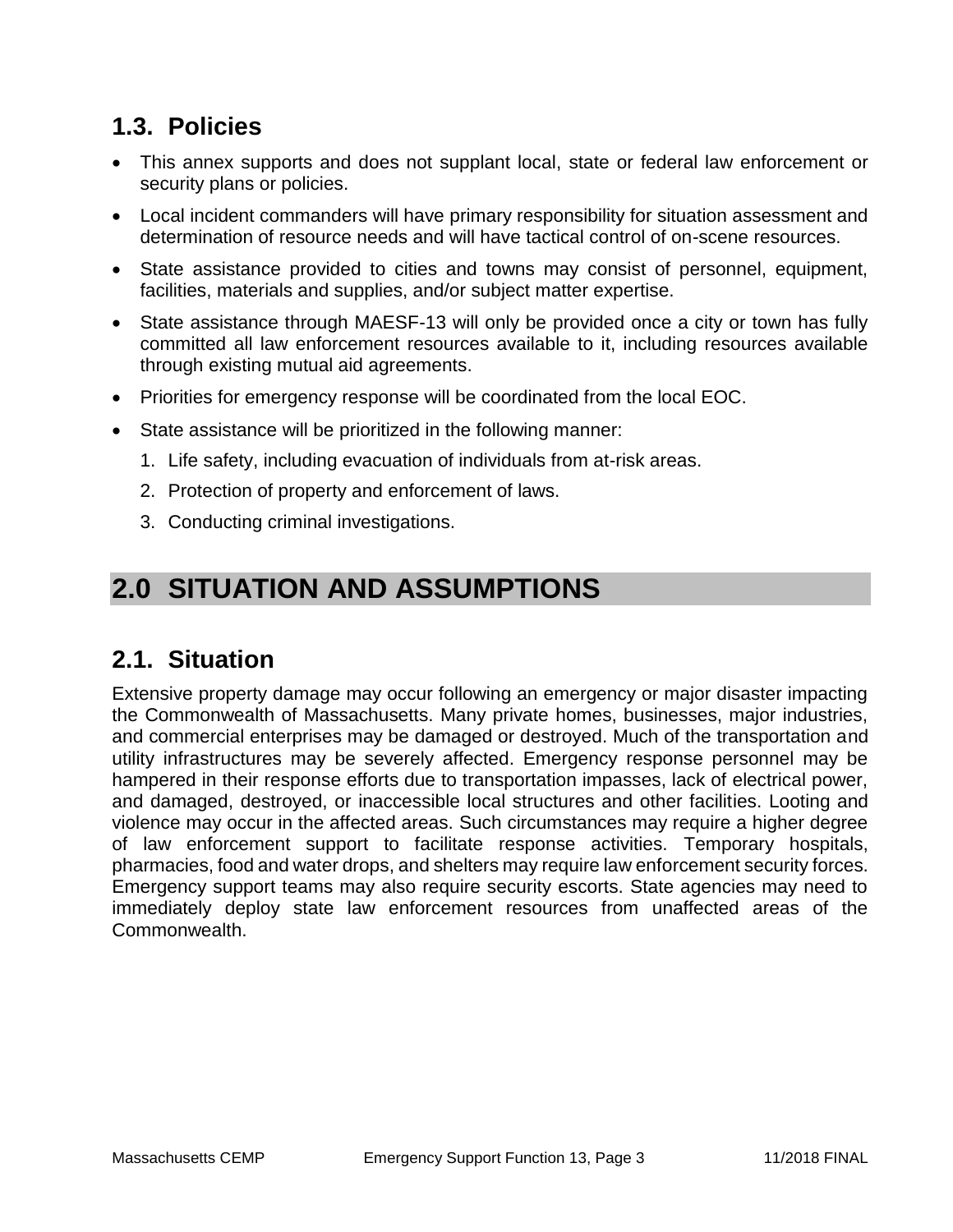## **2.2. Planning Assumptions**

- Local governments have emergency management resources, plans and procedures in place.
- Most incidents that require law enforcement or security assets are local in scope and can be addressed by local or state agencies as part of their normal day-to-day operations, using resources that are readily available to them.
- When an incident occurs, local governments will use their own response resources first, supplemented as needed by resources available through mutual aid or private sector contracts. Local governments will only request assistance via the Massachusetts Statewide Law Enforcement Mobilization Plan in the event that the impact of an incident exceeds, or is expected to exceed, their own capability to respond to it.
- Secondary events or disasters may threaten lives and property as well as deployed law enforcement personnel.
- Demand on local resources in anticipation of or in response to a major threat may overwhelm local law enforcement capabilities for personnel, equipment and fuel.
- In a "no-notice" event, local resources may be damaged and potentially unavailable to support law enforcement activities, requiring immediate state assistance.
- Access to impacted areas may be severely limited and only reachable via air, water, or off-road vehicles.
- MAESF-13 responsible agencies have developed internal response plans and procedures for their respective agencies.
- Maintaining state-level communications capabilities for coordination and situational awareness across agencies with responsibilities detailed in this annex will be critical to maintain situational awareness regarding law enforcement, security and resource activities and needs.
- The state has resources and expertise that can be used to supplement local efforts.
- Federal assistance will be requested to support state and local efforts if an incident exceeds state and local capabilities.
- Depending on the magnitude of the incident, resources from other states or the Federal government may not be available for use in Massachusetts for as long as 72 hours after the incident occurs.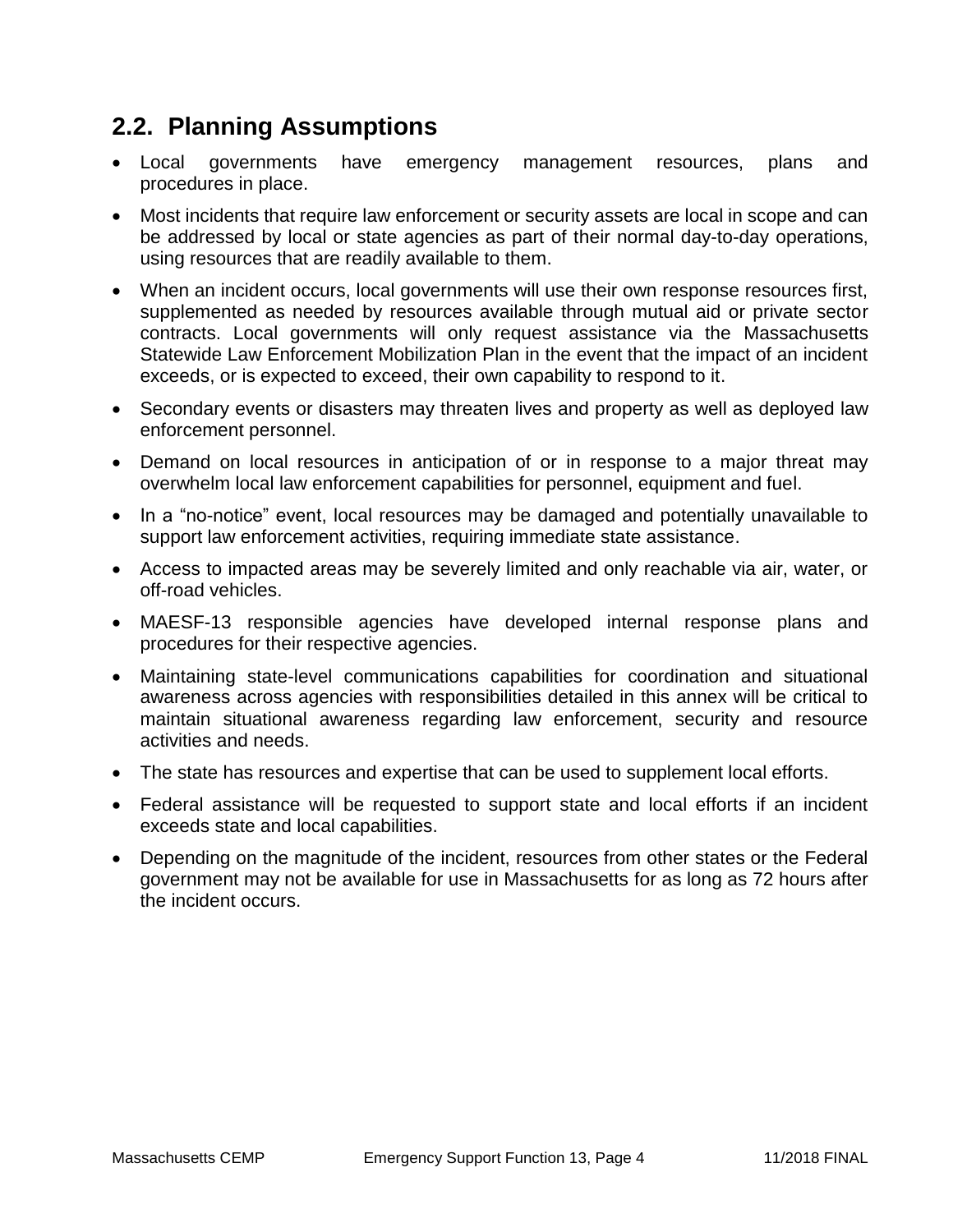# **3.0. CONCEPT OF OPERATIONS**

# **3.1. General**

This annex will be activated at the direction of the MEMA Director or his/her designee when there is potential for or an actual disaster situation impacting law enforcement/security assets and/or requiring statewide coordination of law enforcement/security resources. Depending on the incident type and resource needs, MEMA will notify the primary agency at the time of activation of the State Emergency Operations Center (SEOC) to provide overall coordination of MAESF-13. All other agencies with responsibilities under MAESF-13 will serve as support agencies. The primary agency will provide direction and work in conjunction with the support agencies to cohesively coordinate the activities of MAESF-13.

MAESF-13 reports directly to the SEOC Operations Section, with an indirect report to the SEOC Planning Section. Depending on the size, scope, and complexity of the incident, the SEOC organizational chart may be expanded, to ensure proper Span of Control is maintained. To accommodate this, the ESFs may be aligned in appropriate Branches, with similar MAESF's grouped together. In this scenario, MAESF-13 will be organized under the Emergency Services Branch, together with MAESF's 4 and 9.

## **3.2. Organization**

- All personnel and activities associated with MAESF-13 will operate under the Incident Command System.
- The Massachusetts State Police (MSP) has been designated the primary agency for MAESF-13.
- Each MAESF-13 responsible agency shall designate a minimum of two persons who can serve as an agency representative at the SEOC to support MAESF-13 activities. The designated agency representatives should have the capability and authority to reach back to their respective agency to request and coordinate resources and obtain necessary information to support the response to the incident.

# **3.3. Notification**

MEMA will notify the MAESF-13 points of contact for each activated organization or agency to report to the SEOC for coordination and implementation of law enforcement and/or security-related requests for assistance, if needed. Upon arrival to the SEOC, each activated agency or organization will maintain situational awareness on the status and capacity of law enforcement and security throughout the Commonwealth, where applicable. Each MAESF-13 organization and agency is responsible for securing sufficient staff on a continuous basis to support and to carry out the activities tasked to their agency.

# **3.4. Activities**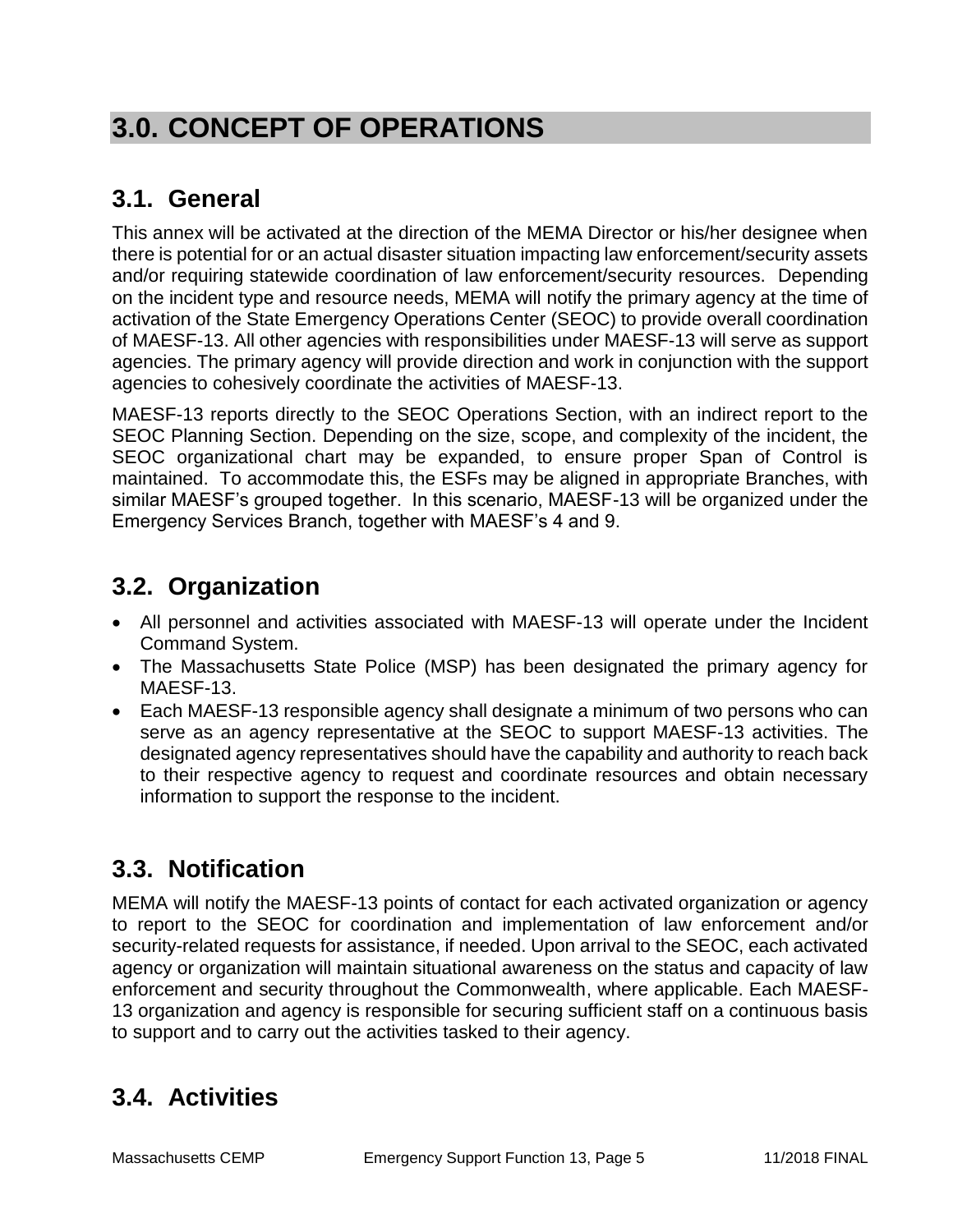Responsible agencies for MAESF-13 should conduct the following actions:

#### **a. Prevention Actions**

- Communicate and share information across agencies and organizations with law enforcement and security responsibilities.
- Collaborate and coordinate on law enforcement and security initiatives.
- Conduct public education and outreach to the general public on law enforcement, public safety and security issues.

#### **b. Preparedness Actions**

- MEMA will convene regular meetings of MAESF-13 stakeholders and/or Emergency Support Function Team to review and update the MAESF-13 annex and standard operating procedures.
- Develop and maintain internal agency operational plans and procedures to support MAESF-13 activities.
- Maintain and update necessary and appropriate contacts with support agencies and organizations.
- Maintain current inventories of agency facilities, equipment, materials and supplies.
- Complete appropriate training.
- Ensure that support agencies have pre-designated staff available to support SEOC operations.
- Ensure that MAESF-13 stakeholders notify MEMA of staff changes.
- Participate in exercises and training in order to test, validate, and provide working experience for MAESF-13 liaisons on this annex and related procedures.

#### **c. Response Actions**

#### **Pre-Impact**

- Upon receiving notification to report to the SEOC in preparation for or response to an incident, MAESF-13 agencies and organizations will complete the following actions commensurate with emergency priorities within the Commonwealth and based upon the availability of resources:
- Provide appropriate representative(s) to the SEOC to support MAESF-13.
- Maintain communications with the SEOC, obtain status reports, and keep the SEOC informed of progress of assigned tasks.
- Notify the appropriate points of contact at each respective agency and organization to pre-position resources and response personnel as needed.
- Review existing plans and procedures.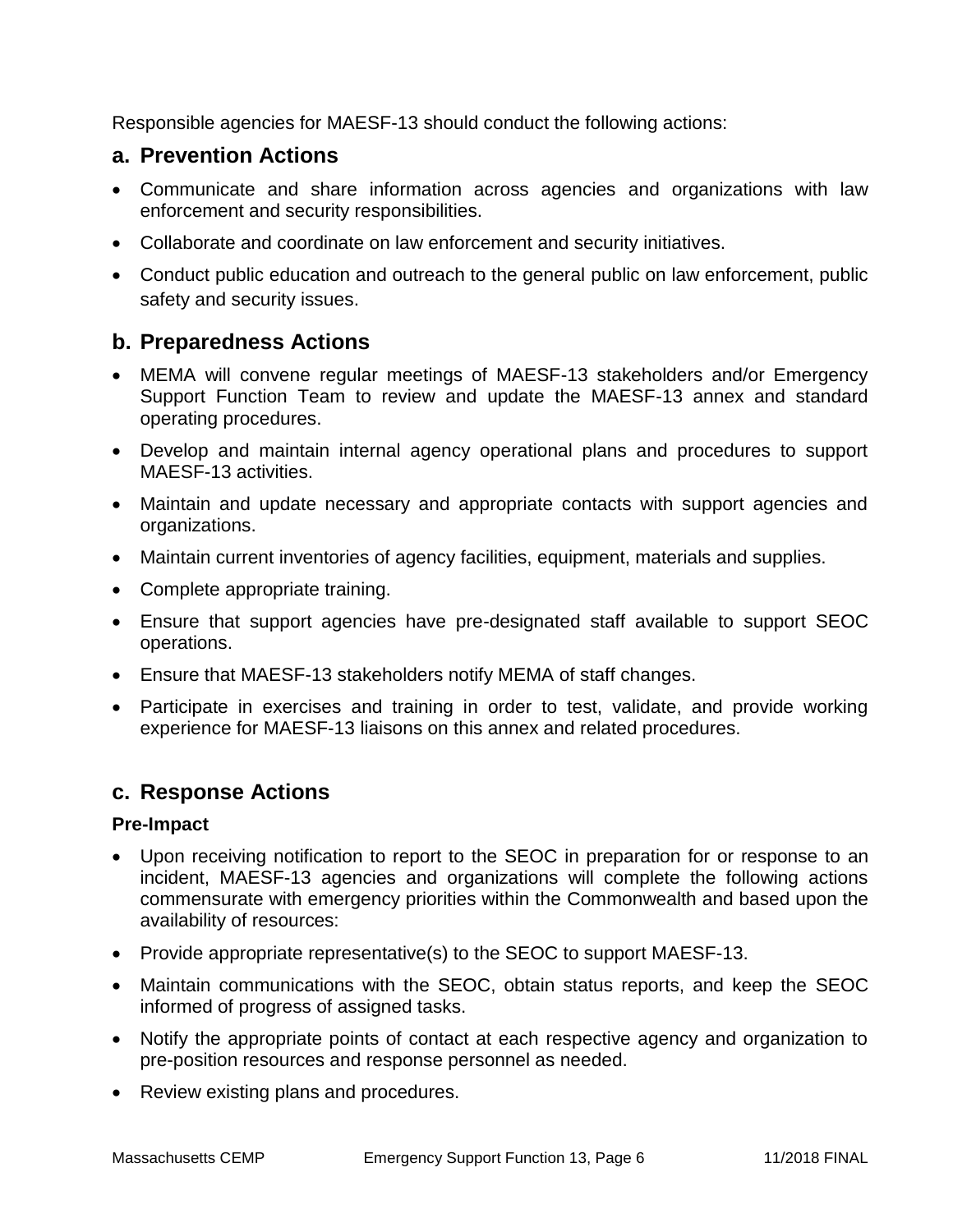- Ensure respective agency decision-makers are kept informed of the situation.
- Test communications systems.
- Verify inventories of available resources and provide a summary listing to the SEOC Operations Section Chief.
- Mobilize and pre-position resources when it is apparent that state resources will be required.
- Coordinate with MAESF-15 *Public Information and External Affairs*, on messaging to the general public regarding law enforcement, security, and public safety.

#### **Initial Response**

- If not already, provide appropriate representatives to the SEOC to support MAESF-13 activities.
- Designate appropriate staff to support response efforts.
- Gain and maintain situational awareness in order to plan effective response actions and make recommendations.
- Verify inventories of available statewide law enforcement and security resources, including personnel as needed, and provide a summary listing to the SEOC Operations Section.
- Establish communications with appropriate agency field personnel to coordinate response efforts.
- Implement predetermined cost accounting measures for tracking overall MAESF-13 personnel, equipment, materials, and other costs incurred during emergency response actions.
- Pre-position response resources when it appears that state law enforcement and security resources will be required.
- Use existing law enforcement mutual aid structures to coordinate with other state and local agencies and other MAESFs in the commitment or law enforcement/security resources from outside the affected area(s).
- Coordinate with MAESF-9 *Search and Rescue*, on search and rescue efforts.
- As needed, coordinate with MAESF-15 *Public Information and External Affairs*, on messaging to the general public regarding law enforcement, security, and public safety.

#### **Continuing Response**

- On an ongoing basis, reassess priorities and strategies according to the most critical law enforcement/security needs.
- Track committed law enforcement/security resources and provide regular updates to the SEOC Operations Section on the status of all missions assigned to MAESF-13.
- Continue to coordinate with MAESF-9 *Search and Rescue*, on search and rescue efforts.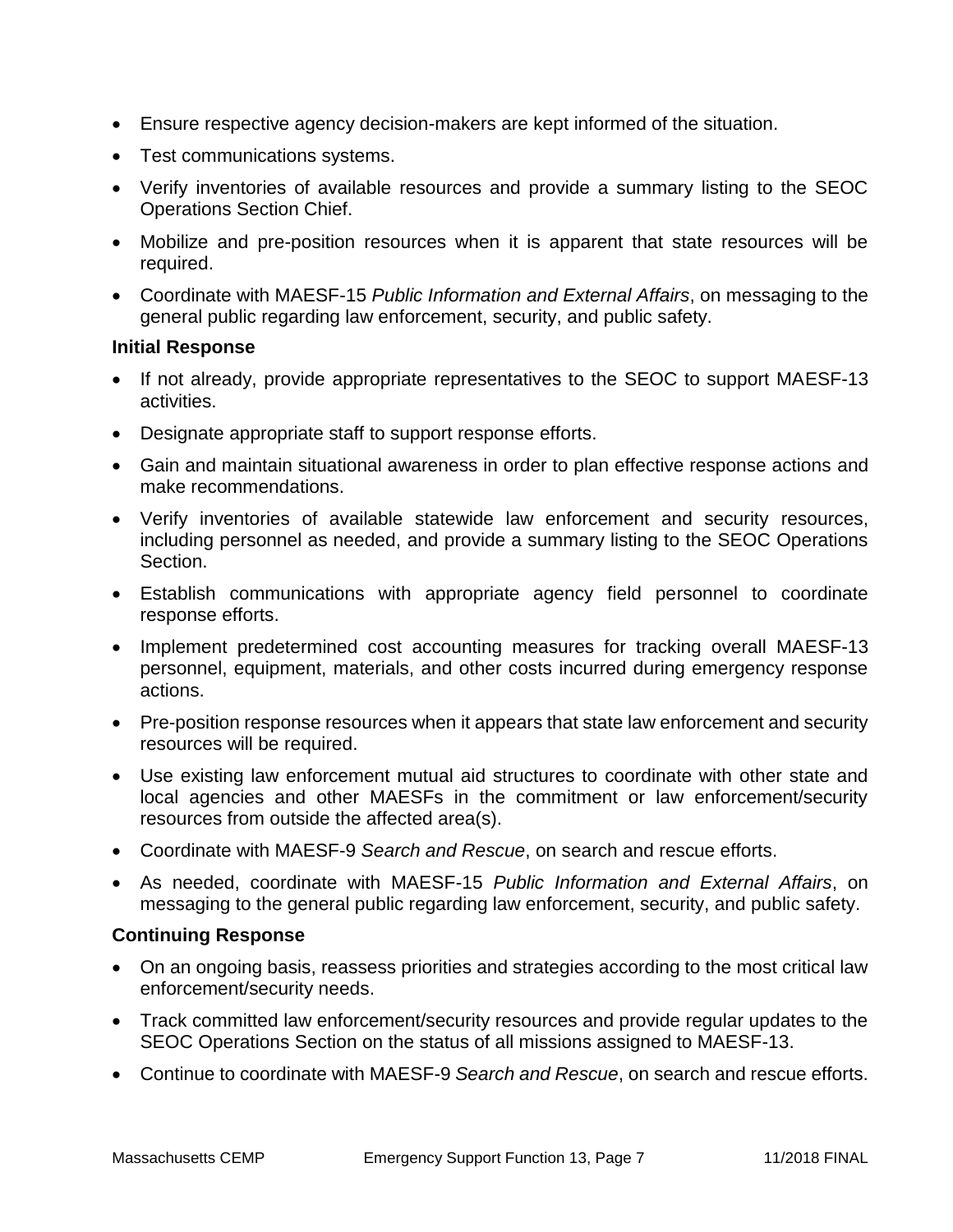- Continue to coordinate with MAESF-15 *Public Information and External Affairs*, on messaging to the general public regarding law enforcement, security, and public safety.
- Provide information to the SEOC Planning Section as needed to update Situational Awareness Statements and SEOC Rosters.
- Draft recommendations for after-action reports and other reports as needed.

#### **d. Recovery Actions**

- Coordinate with support agencies to ensure financial tracking of all deployed assets and adequate cost accounting measures are being used. Generate summary reports and share with the SEOC.
- Participate in after-action reviews.

#### **e. Mitigation Actions**

- Identify potential law enforcement and security issues and collaborate to develop or recommend plans, protocols, procedures, and policies to prevent or mitigate their effects.
- Conduct assessments of MAESF-13 capabilities to identify potential resource shortfalls.
- Development plans to mitigate identified shortfalls of resources.

# **4.0. RESPONSIBILITIES**

### **4.1. MAESF-13 Primary Agency Responsibilities**

- Regularly meet and coordinate with MAESF-13 supporting agencies, to:
	- o Maintain a list of critical contacts, noting any changes to MEMA
	- o Maintain a list of ESF-specific assets which could be deployed during an emergency
	- o Maintain the ESF-13 Toolkit
	- o Report any unmet needs to MEMA
- Staff the MAESF-13 workstation at the SEOC.
- Identify and coordinate MAESF-13 staffing requirements at the SEOC.
- Provide leadership in directing, coordinating, and integrating the overall state efforts to provide law enforcement and security assistance to affected regions of the Commonwealth.
- Maintain Situational Awareness, monitor weather conditions, and ensure a state of readiness for the ESF.
- Request and obtain assistance from support agencies, as well as other state and local support organizations.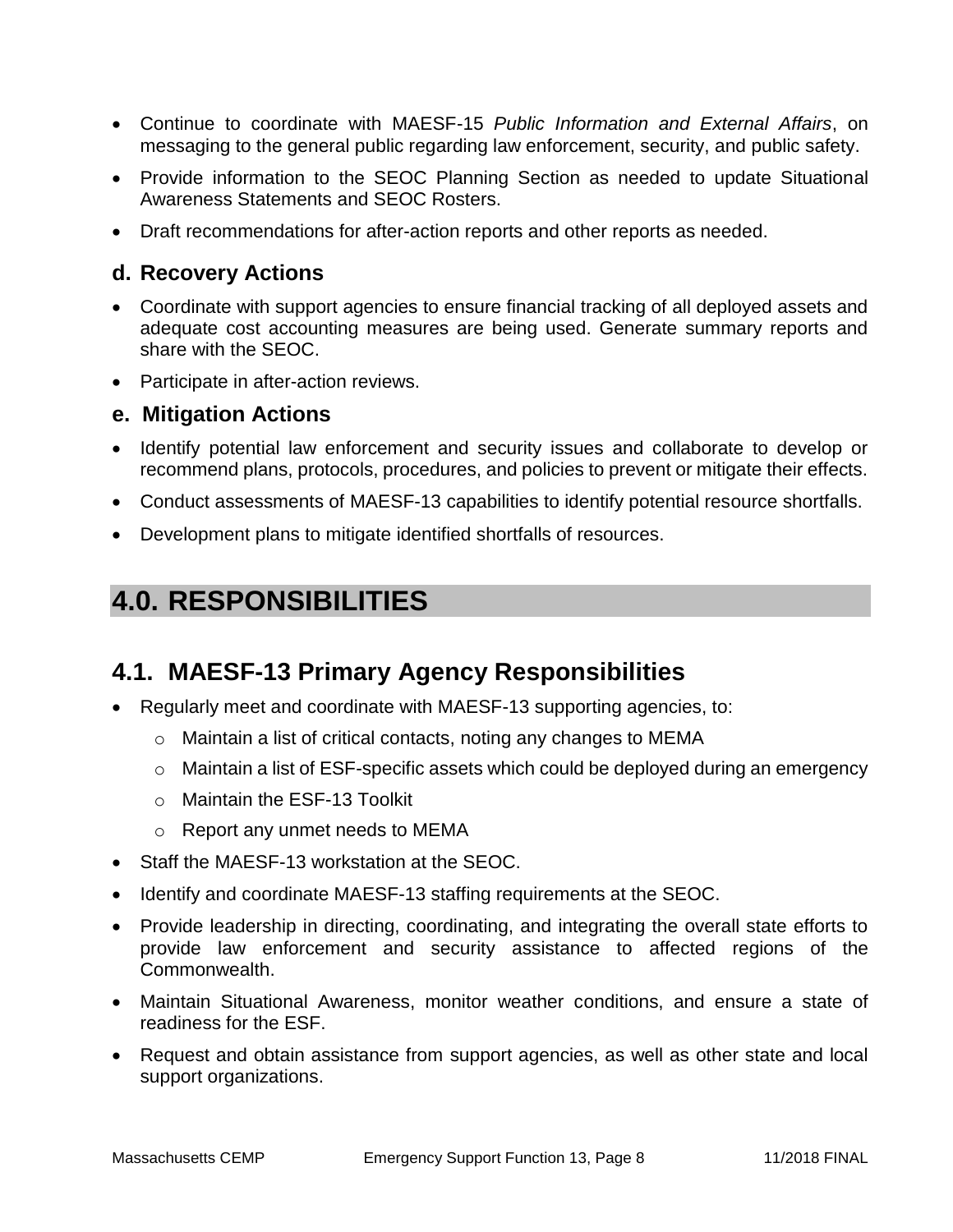- By the authority of the Governor, coordinate the implementation of Massachusetts General Law Chapter 147, to assign non-Massachusetts State Police law enforcement personnel full State Police powers as needed.
- Invoke, as needed, mutual aid agreements with State Police agencies in adjoining states.
- Continuously acquire and assess information about the disaster situation. Staff will identify the nature and extent of law enforcement and security problems, and establish appropriate monitoring and surveillance of the situation to obtain valid, ongoing information.
- While Primary Agencies are designated in advance, this may be subject to change during an SEOC Activation, dependent on the specific circumstances and needs of the incident, and therefore the agency most appropriate to take the primary assignment.

#### **a. Massachusetts State Police**

- Provide situational awareness on status of State Police facilities, assets, and operations.
- Maintain routine law enforcement functions, including protection of life and property, enforcement of laws, conducting criminal investigations, and related tasks throughout the duration of the emergency.
- Report the following information to the SEOC Planning Section as required:
	- o Personnel and resource needs
	- o Damage assessments
	- o Exposure reports
	- o Casualty reports
	- o Evacuation status and traffic control reports
- As requested, coordinate resources to support closing or restricting access to areas impacted by a disaster.
- Coordinate resources to assist with traffic control as requested.
- Coordinate the provision of air assets for damage assessment or personnel transport as requested.
- Coordinate convoys or escorts for emergency materials, commodities, or vehicles.
- Coordinate resources to support search and rescue operations, as needed.

## **4.2. MAESF-13 Supporting Agency Responsibilities**

#### **a. Commonwealth Fusion Center**

• In partnership with local, state, and federal public safety agencies, provide information to assist in situational awareness and development of a common operating picture.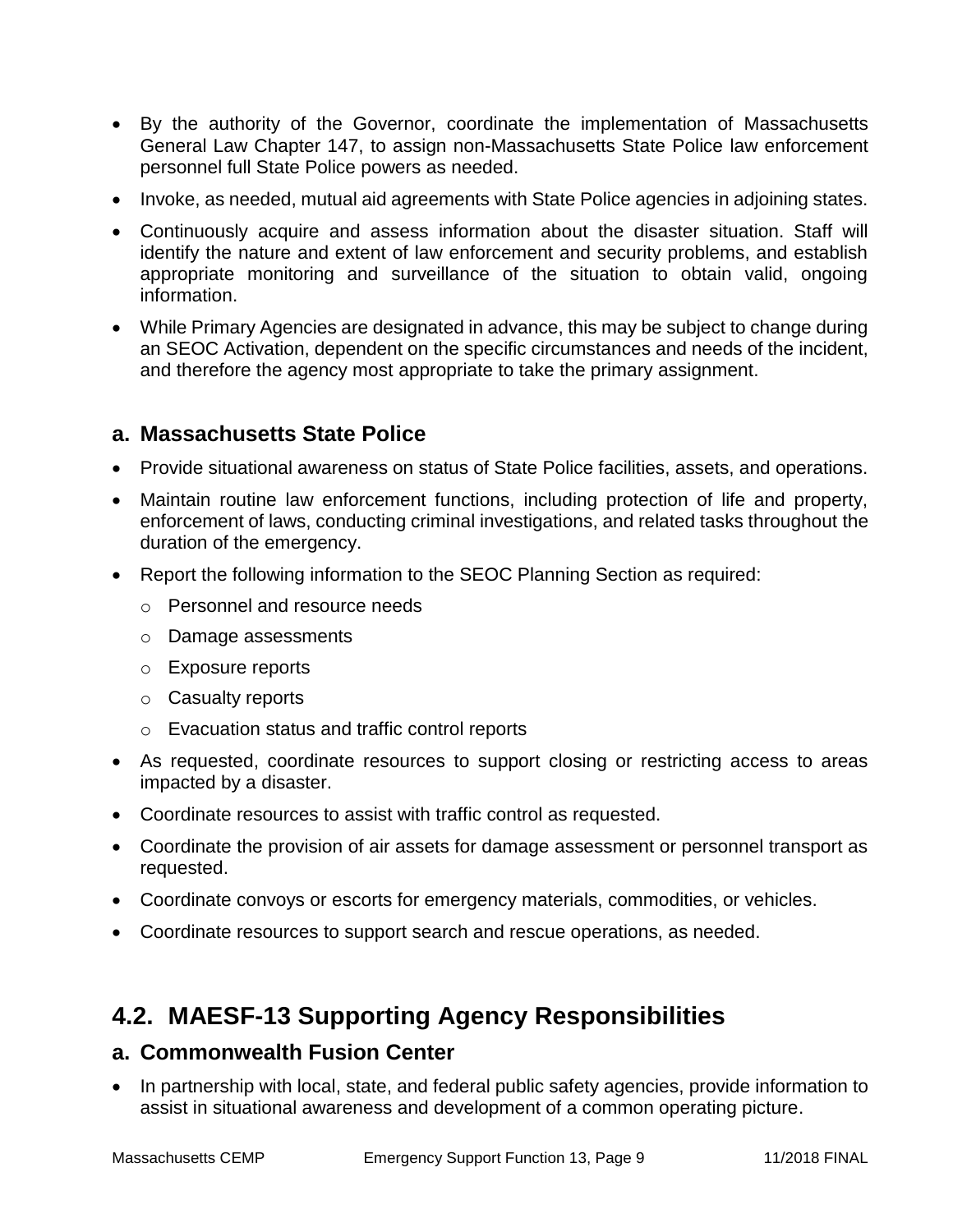- Coordinate the implementation of a secure, comprehensive mechanism for the timely exchange of information.
- Provide accurate and timely intelligence products such as bulletins, intelligence and informational briefings, and strategic assessments.
- Provide direct analytical support for investigations involving precursor criminal activity.
- Promote SEOC awareness of priority intelligence requirements and of indicators of threats to the Commonwealth.

#### **b. Massachusetts Environmental Police**

- Provide situational awareness on status of Massachusetts Environmental Police facilities, assets, and operations.
- Maintain routine law enforcement functions, including protection of life and property, enforcement of laws, conducting criminal investigations, and related tasks throughout the duration of the emergency.
- Coordinate resources to support traffic control, evacuation/relocation assistance and the movement of essential supplies.
- Support convoys or escorts for emergency materials, commodities, or vehicles.
- Coordinate resources to support warning and notification efforts.
- Report the following information to the SEOC Planning Section as required:
	- o Personnel and resource needs
	- o Damage assessments
	- o Exposure reports
	- o Casualty reports
	- o Evacuation status and traffic control reports
- Coordinate resources to support search and rescue operations.

#### **c. Department of Corrections**

Provide situational awareness on status of DOC facilities, assets, and operations.

#### **d. County Sheriff Departments**

Provide situational awareness on status of County facilities, assets, and operations.

#### **e. Massachusetts Chiefs of Police Association**

 Provide situational awareness on status of law enforcement and security facilities, assets, and operations within their respective jurisdiction.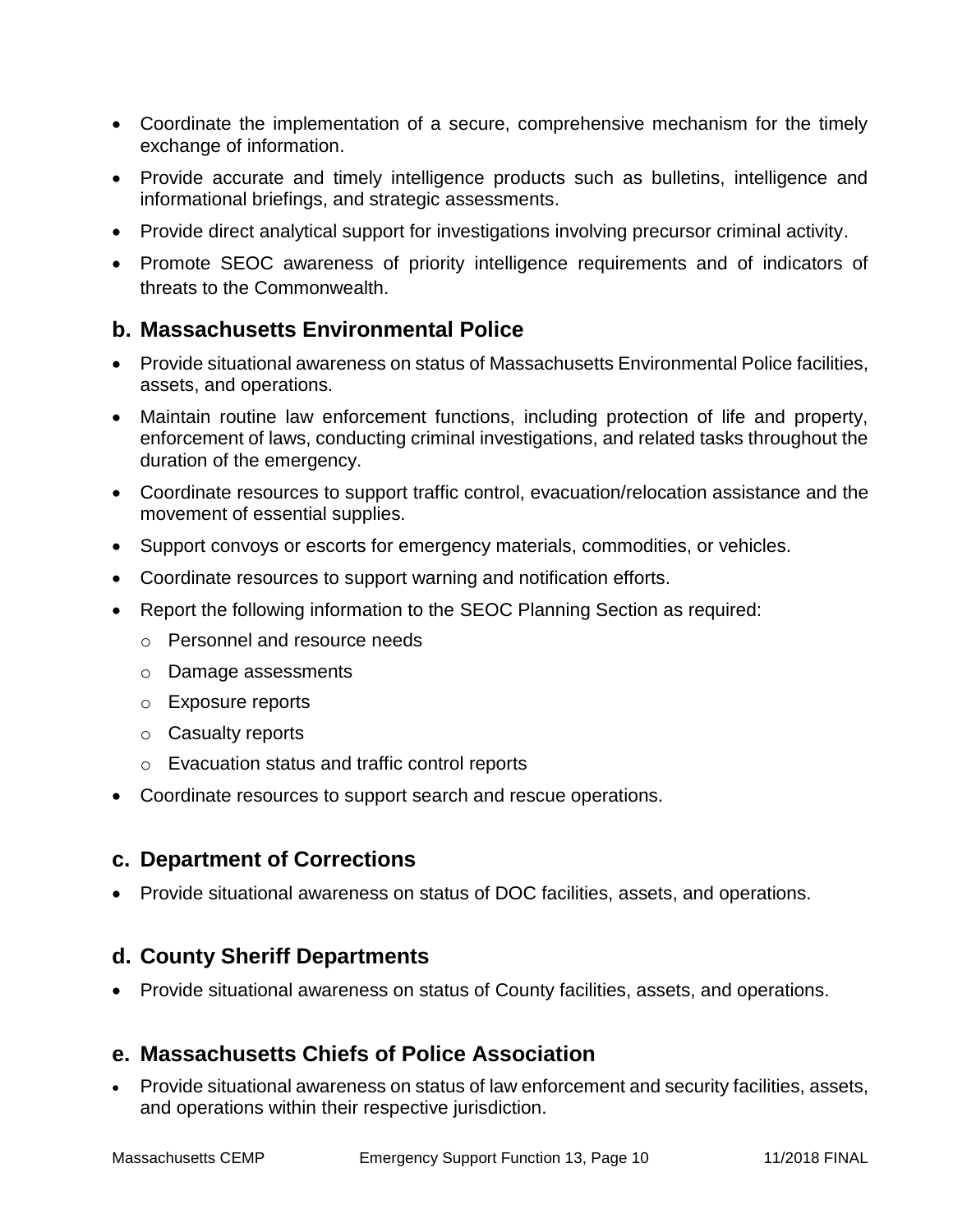### **f. Law Enforcement Councils**

 Coordinate mutual aid for law enforcement and security within their respective jurisdictions as requested.

## **4.3. Other Agencies**

Other agencies not explicitly covered in this annex may have authorities, resources, capabilities, or expertise required to support MAESF-13 activities. These agencies may be requested to support MAESF-13 activities as needed.

# **5.0. ADMINISTRATION AND LOGISTICS**

# **5.1. Staffing**

As required by Massachusetts Executive Order 144, all MAESF-13 responsible agencies must designate at least two personnel to act as SEOC liaisons. These liaisons should be knowledgeable about the resources and capabilities of their respective agencies and have access to the appropriate authorities for committing said resources and capabilities.

## **5.2. Mutual Aid**

Law enforcement mutual aid in Massachusetts is governed by the Statewide Law Enforcement Mobilization Plan and coordinated by the Law Enforcement Councils across jurisdictions. The process for requesting mutual aid from other entities outside of Massachusetts is described in the "Mutual Aid" section of the State CEMP Base Plan.

### **5.3. Annex Review and Maintenance**

This annex will be updated every two years at a minimum, in accordance with the Emergency Management Program Administrative Policy, and will ensure that appropriate stakeholder input is incorporated into updates. Additionally, the annex will be reviewed following any exercise or activation of the plan that identifies potential improvements. Revisions to this annex will supersede all previous editions and will be effective immediately.

# **6.0. AUTHORITIES, RESOURCES, AND REFERENCES**

# **6.1. Authorities**

See Authorities section of the State CEMP Base Plan.